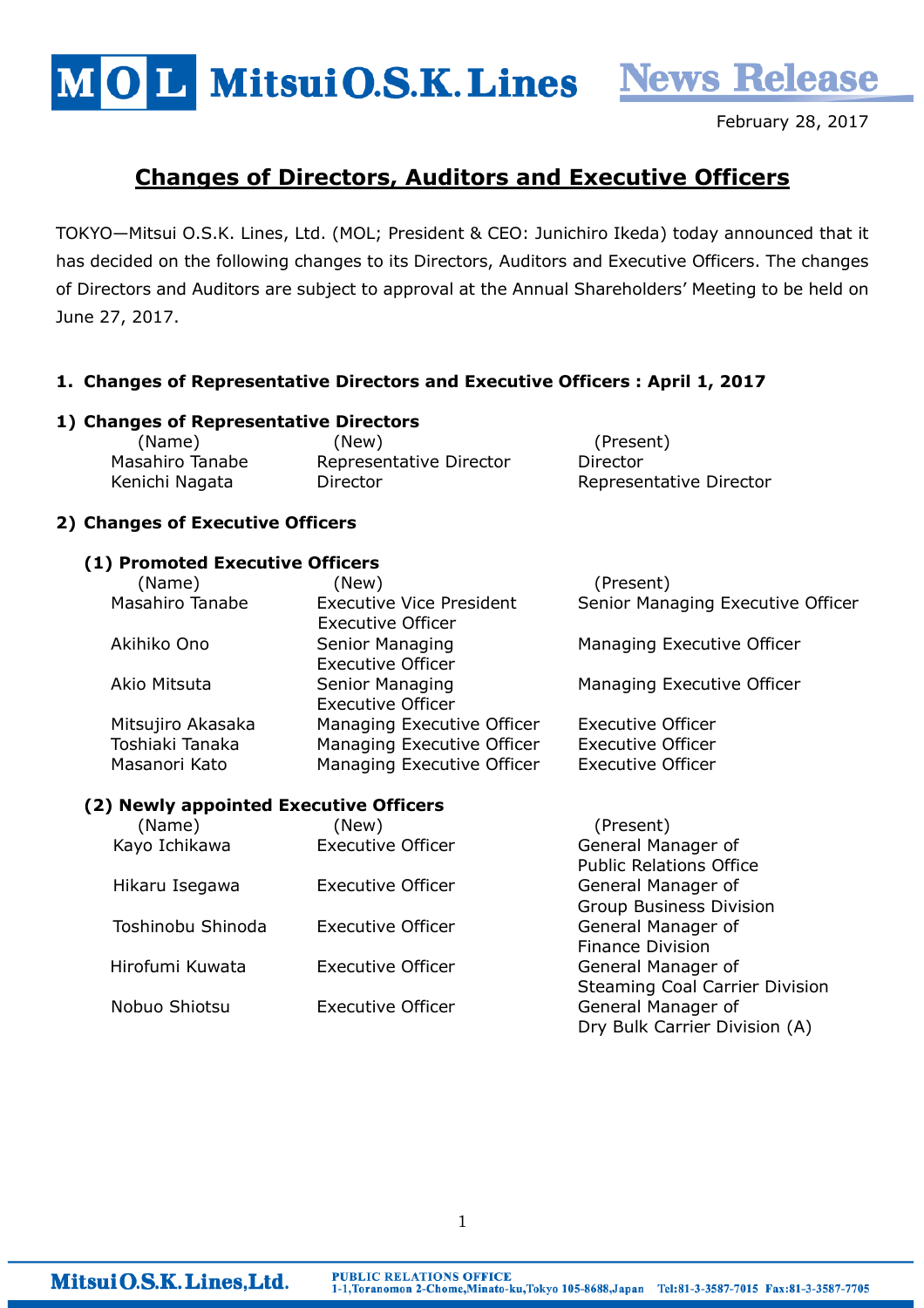## (3) Retiring Executive Officers: March 31, 2017 (Name) (New: As of April 1, 2017) (Present) Kenichi Nagata Director, Adviser to Representative Director, Mitsui O.S.K. Kinkai, Ltd. Executive Officer Masaaki Nemoto President of Senior Managing Executive Officer MOL Ocean Expert Co., Ltd. Toshiyuki Sonobe Director, Executive Vice Managing Executive Officer President of Daibiru Corporation<br>Adviser to MOL Hideo Horiguchi Adviser to MOL Executive Officer

## 3) Executive Officers and their Responsibilities on and after April 1, 2017

Nobuo Ishihara **Adviser to MOL** Executive Officer

| (Title)<br>Chairman Executive Officer                       | (Name)<br>Koichi Muto  | (Responsibilities)                                                                                                                                                                                                                                                                                                                               |
|-------------------------------------------------------------|------------------------|--------------------------------------------------------------------------------------------------------------------------------------------------------------------------------------------------------------------------------------------------------------------------------------------------------------------------------------------------|
| President,<br><b>Chief Executive Officer</b>                | Junichiro Ikeda        |                                                                                                                                                                                                                                                                                                                                                  |
| <b>Executive Vice President</b><br><b>Executive Officer</b> | <b>Masahiro Tanabe</b> | Assistant to President,<br>Chief Compliance Officer,<br>Director General, Product Transport<br>Business Unit,<br>Supervisor for;<br>Liner Division,<br>Port Projects & Logistics Business<br>Division,<br>New Business Creation and Group<br>Business Division,<br>Responsible for;<br>Internal Audit Office,<br><b>General Affairs Division</b> |
| Senior Managing<br><b>Executive Officer</b>                 | Shizuo Takahashi       | Chief Information Officer,<br>Deputy Director General, Safety Operations<br>Headquarters,<br>Responsible for;<br>Secretaries Office,<br>Corporate Planning Division,<br>Smart Shipping Office,<br>MOL Information Systems, Ltd.                                                                                                                  |
| Senior Managing<br><b>Executive Officer</b>                 | Takeshi Hashimoto      | Director General, Energy Transport<br>Business Unit,<br>Supervisor for;<br>Steaming Coal Carrier Division,<br>LNG Carrier Division,<br>Responsible for;<br>Energy Business Strategy Office,<br>Bunker Business Office,<br>Offshore Project Division                                                                                              |
| Senior Managing<br><b>Executive Officer</b>                 | Akihiko Ono            | Deputy Director General, Product Transport<br>Business Unit,<br>Responsible for Liner Division                                                                                                                                                                                                                                                   |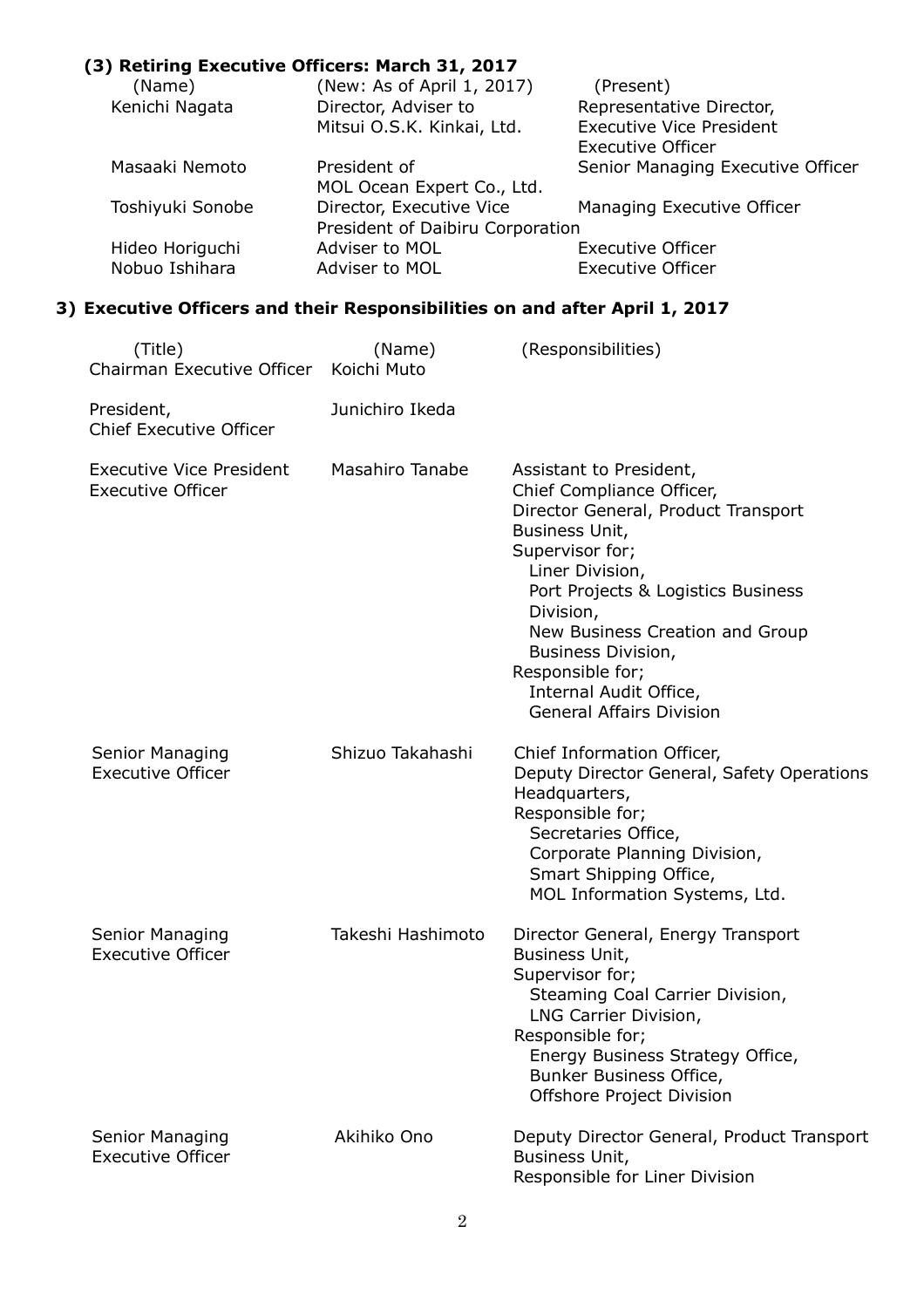| Senior Managing<br><b>Executive Officer</b>  | Akio Mitsuta    | Deputy Director General, Energy Transport<br>Business Unit,<br>Responsible for;<br>Tanker Division,<br>Tanker Safety Management Office,<br>Secondarily Responsible for Bunker<br><b>Business Office</b>                           |
|----------------------------------------------|-----------------|-----------------------------------------------------------------------------------------------------------------------------------------------------------------------------------------------------------------------------------|
| Managing Executive Officer Toshiya Konishi   |                 | Deputy Director General, Product Transport<br>Business Unit,<br>Responsible for;<br>Europe, Africa and the Americas Area,<br>Port Projects & Logistics Business<br>Division,<br>Chief Executive Representative, Americas          |
| Managing Executive Officer Takashi Maruyama  |                 | Responsible for;<br>Finance Division,<br>Accounting Division,<br><b>Investor Relations Office</b>                                                                                                                                 |
| Managing Executive Officer Naotoshi Omoto    |                 | Deputy Director General, Product Transport<br>Business Unit,<br>Responsible for Car Carrier Division                                                                                                                              |
| Managing Executive Officer Yoshikazu Kawagoe |                 | Responsible for Technical Division,<br>Secondarily Responsible for Smart Shipping<br>Office                                                                                                                                       |
| Managing Executive Officer Koichi Yashima    |                 | Deputy Director General, Product Tranpsort<br>Business Unit,<br>Responsible for;<br>Kansai Area,<br>Human Resources Division,<br>New Business Creation and Group<br><b>Business Division</b>                                      |
| Managing Executive Officer Mitsujiro Akasaka |                 | Responsible for Asia, the Middle East and<br>Oceania Area,<br>Chief Executive Representative, Asia,<br>Middle East, Oceania,<br>Managing Director of MOL (Asia Oceania)<br>Pte. Ltd.                                              |
| Managing Executive Officer                   | Toshiaki Tanaka | Director General, Dry Bulk Business Unit,<br>Responsible for;<br>Dry Bulk Business Planning &<br>Co-ordination Office,<br>Dry Bulk Carrier Division (A),<br>Dry Bulk Carrier Division (B),<br>Dry Bulk Carrier Supervising Office |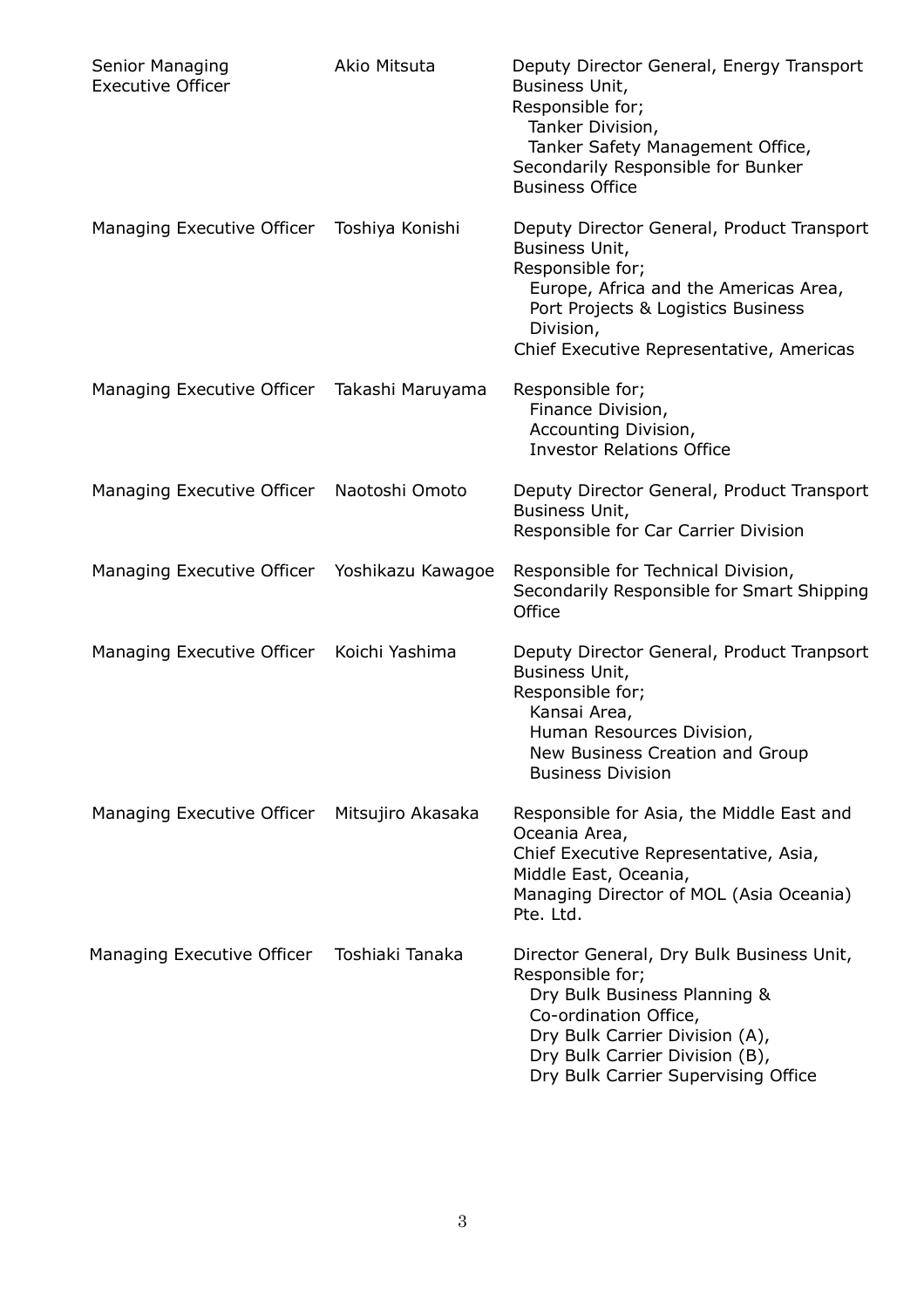| Managing Executive Officer Masanori Kato |                    | Director General, Safety Operations<br>Headquarters,<br>Responsible for;<br>Human Resources Division,<br>Marine Safety Division,<br>Secondarily Responsible for Smart Shipping<br>Office                                                                                                |
|------------------------------------------|--------------------|-----------------------------------------------------------------------------------------------------------------------------------------------------------------------------------------------------------------------------------------------------------------------------------------|
| <b>Executive Officer</b>                 | Kenta Matsuzaka    | Deputy Director General, Energy Transport<br>Business Unit,<br>Responsible for;<br>LNG Carrier Division,<br>LNG Safety Management Office,<br>Secondarily Responsible for Offshore<br>Project Division                                                                                   |
| <b>Executive Officer</b>                 | Masanori Kobayashi | Deputy Director General, Safety Operations<br>Headquarters,<br>Responsible for;<br>Dry Bulk Carrier Supervising Office,<br>Tanker Safety Management Office,<br>LNG Safety Management Office,<br>Secondarily Responsible for;<br>Marine Safety Division,<br><b>Smart Shipping Office</b> |
| <b>Executive Officer</b>                 | Yutaka Hinooka     | General Manager of Liner Division                                                                                                                                                                                                                                                       |
| <b>Executive Officer</b>                 | Masato Koike       | General Manager of Tanker Division                                                                                                                                                                                                                                                      |
| <b>Executive Officer</b>                 | Kayo Ichikawa      | Responsible for;<br>Corporate Communication,<br>Diversity Promotion,<br>Work Efficiency Improvement,<br>Public Relations Office,<br>Secondarily Responsible for;<br>Corporate Planning Division,<br>Human Resources Division,<br><b>Investor Relations Office</b>                       |
| <b>Executive Officer</b>                 | Hikaru Isegawa     | General Manager of New Business Creation<br>and Group Business Division                                                                                                                                                                                                                 |
| <b>Executive Officer</b>                 | Toshinobu Shinoda  | General Manager of Finance Division                                                                                                                                                                                                                                                     |
| <b>Executive Officer</b>                 | Hirofumi Kuwata    | Deputy Director General, Dry Bulk Business<br>Unit,<br>Deputy Director General, Energy Transport<br>Business Unit,<br>Responsible for Steaming Coal Carrier<br>Division,<br>Secondarily Responsible for Dry Bulk Carrier<br>Division (B)                                                |
| <b>Executive Officer</b>                 | Nobuo Shiotsu      | General Manager of Dry Bulk Carrier<br>Division (A)                                                                                                                                                                                                                                     |